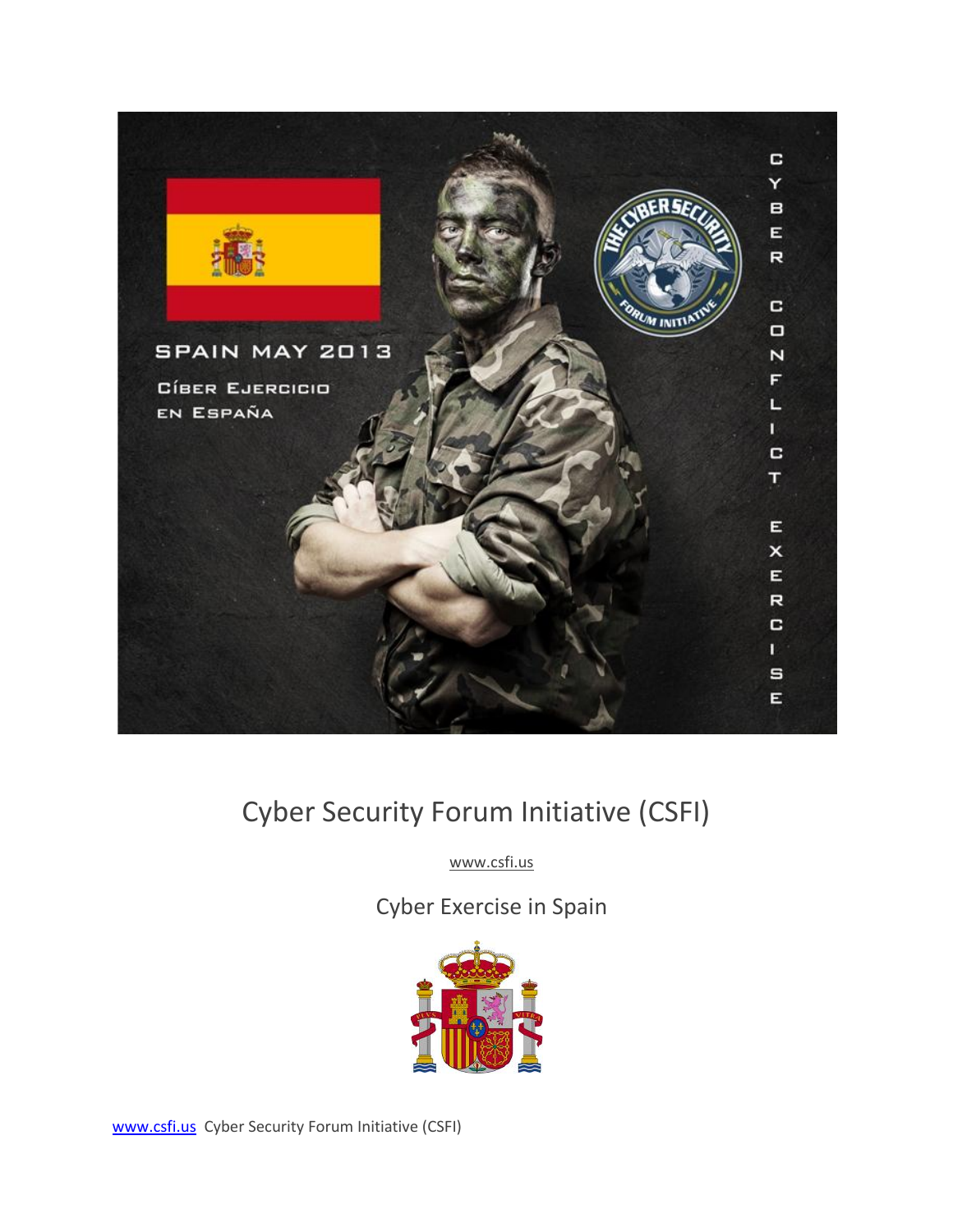## **CSFI's Mission**

To provide Cyber Warfare awareness, guidance, and security solutions through collaboration, education, volunteer work, and training to assist the US Government, US Military, Commercial Interests, and International Partners.

### **What Makes CSFI Different**

Our collaboration efforts have helped to break down stovepipes and "closed networks" that exists inside government and industry to enable greater information sharing and increased capabilities. 3 main pillars supporting CSFI's mission: Collaboration, Knowledge-Sharing, and Training/Education.

## **Purpose of CSFI Cyber Tabletop Exercise**

The purpose of the Cyber Tabletop Exercise is to highlight the need for leveraging relationships and fostering collaboration to strengthen the cyber security posture of the international community. The lessons learned from this tabletop exercise will be applied by the cyber security community in an effort to create and change policies.

### **CSFI Exercise in Spain**

Using the CSFI cyber tabletop format, the purpose of this exercise is to explore new cyber confrontation scenarios that pertain specifically to the Spanish cyber context. The result will be put together in the form of a brief and will be presented to Spanish officials dealing with the vulnerabilities and risks addressed in the scenario. The completed scenarios will later be presented to the CSFI participants and invited guests from the Spanish government.